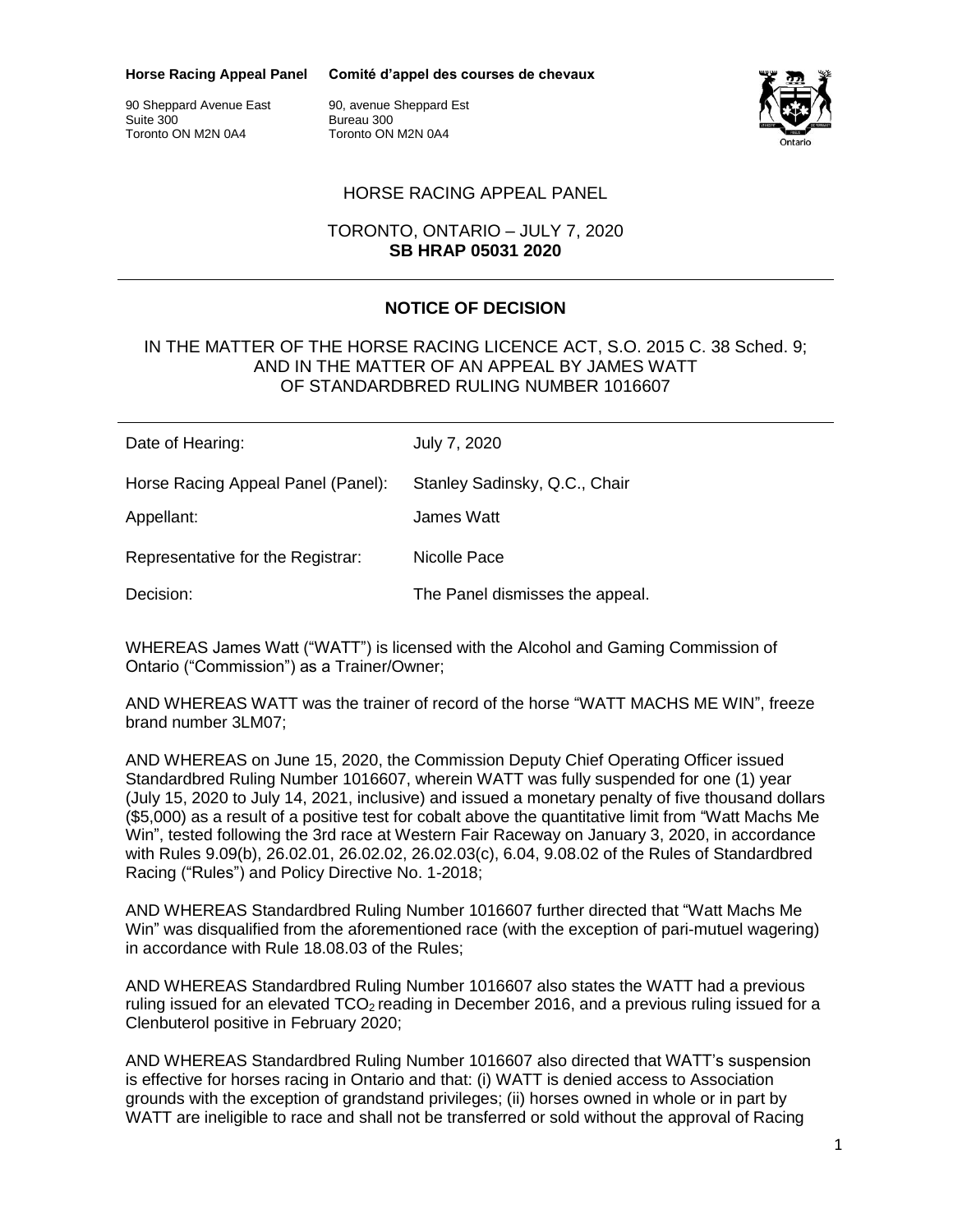Officials; and (iii) horses trained by WATT will be transferred to another trainer in good standing and in accordance with Policy Directive No. 2-2008;

AND WHEREAS Standardbred Ruling Number 1016607 also directed that the following terms be added to WATT's licence for two (2) years (July 15, 2020 to July 14, 2022, inclusive), and that three (3) additional months of probation are added (July 15, 2022 to October 14, 2022, inclusive), pursuant to Rule 6.04 of the Rules and Policy Directive 3-2008:

- 1. The licensee shall keep the peace and be of good behaviour,
- 2. The licensee shall allow Compliance Officials access to his stabling area at any time to conduct unannounced random searches for illegal or non-therapeutic medications or drugs,
- 3. The licensee shall allow Compliance Officials to seize any illegal or non-therapeutic medications or drugs found at his stabling area,
- 4. The licensee shall be subjected to the Commission's Out Of Competition Program,
- 5. The licensee may be subject to a Notice of Proposed Order in addition to any penalty imposed by the Commission Racing Officials for any breach of the terms of their licence, and
- 6. Completion of the Commission's equine drug training module prior to re-instatement.

AND WHEREAS on June 24, 2020, WATT filed a Notice of Appeal with the Panel;

AND WHEREAS on July 7, 2020, the Panel convened to hear WATT's appeal and reserved their decision;

TAKE NOTICE that the Panel dismisses the appeal.

The Panel's Reasons for Decision are attached to this Notice.

DATED on this 15th day of July, 2020.

<u>Stanley Zachnshi</u>

Stanley Sadinsky, Q.C., Chair Horse Racing Appeal Panel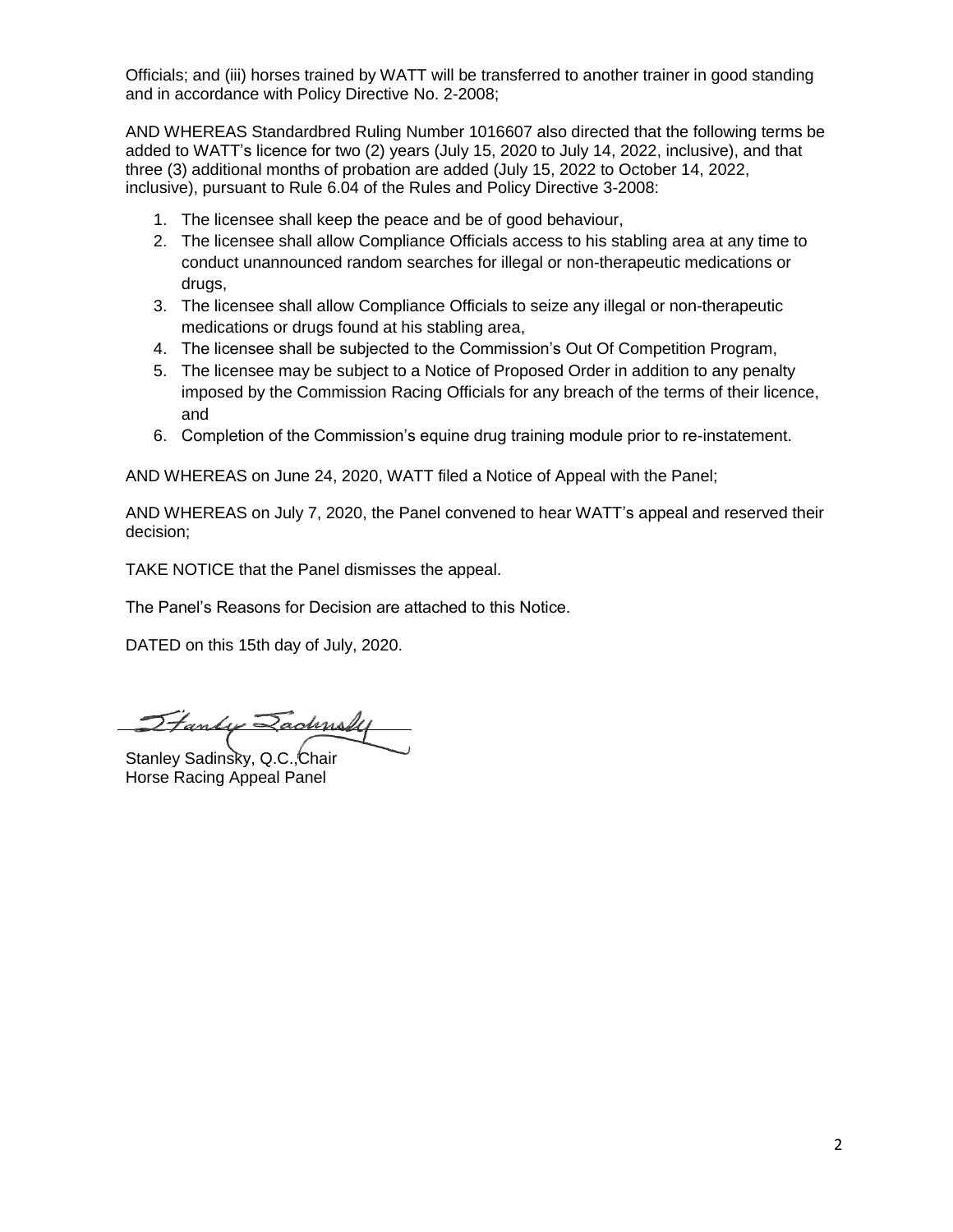### **JAMES WATT**

### **REASONS FOR DECISION**

The horse WATTS MACHS ME WIN ("the horse"), trained by James Watt (Watt), raced in the  $3<sup>rd</sup>$  race at Western Fair Raceway on January 3, 2020 and finished second. A post-race urine sample was taken from the horse and the result came back positive for the Class III drug Cobalt. As a result, by Standardbred Official Ruling No. 1016607 dated June 15, 2020, Watt was found to be in violation of Standardbred Rules 9.09(b), 26.02.01, 26.02.02 and 26.02.03(c). He was fully suspended for 1 year (July 15, 2020 to July 14, 2021, inclusive) and levied a monetary penalty of \$5,000.

In addition, Watt was denied access to Association grounds except for the grandstands, and during the period of suspension any horses owned in whole or in part by him were declared ineligible to race. Any sales or transfers of such horses must be approved by the Standardbred Judges. Any horses trained by Watt may be transferred to another trainer, again, with the approval of the Judges.

The horse was disqualified and the purse money and driver's/trainer's fees were ordered to be redistributed. Conditions were placed on Watt's license for July 15, 2020 to October 14, 2022.

Watt appealed only the penalty and the matter came on for an electronic hearing before me on the Zoom platform on July 8, 2020. Nicolle Pace appeared for the Registrar of the Alcohol and Gaming Commission of Ontario (AGCO) and Brian Tropea appeared along with Watt in order to assist him. Ms. Pace called one witness, Tyler Durand (Durand), the Manager of Standardbred Racing for the AGCO, and Mr. Tropea called 2 witnesses, Dr. Chris Robson and Watt.

Following the hearing of the evidence and the submissions of Ms. Pace, Mr. Tropea and Watt, I reserved my decision until today.

#### The Evidence and Submissions

Durand testified as to the reasons that supported the penalty that was given. The following were the factors that were taken into account and were emphasized in the final submissions made by Ms. Pace:

- 1. That this was the third positive test result received by Watt in the past 3 years. In December, 2016, Watt had a positive test result for  $TCO<sub>2</sub>$  and received a 45 day suspension (January 1, 2017 to February 14, 2017) and a monetary penalty of \$2,500. In February, 2020, Watt had a positive test for the Class III drug, Clenbuterol. He received a 180 day suspension (January 17, 2020 to July 14, 2020) and a monetary penalty of \$5,000. In both of the above cases conditions were placed on Watt's licence following the termination of the suspensions for a period of 2 years. Because the violation with respect to Cobalt took place while Watt was on probation arising from the Clenbuterol positive, an additional 3 months were added to the period of probation bringing it to October 14, 2022.
- 2. That within 30-36 hours prior to the race in question on January 3, the horse was given Vitamin B-12 that contained a Cobalt compound and a supplement, Iron Power, that also contains Cobalt. Furthermore, this horse raced on January 1 and, following that race, it was given a supplement also containing Cobalt. Watt did not consult with a veterinarian prior to the administration of these substances.
- 3. Watt was aware of the warnings issued by the Ontario Racing Commission in August, 2009 and the Canadian Pari-Mutuel Agency in February, 2016 and May, 2018, outlining the dangers of administering Cobalt to a horse within 48 hours of racing. In January, 2020, Watt did not adhere to those warnings.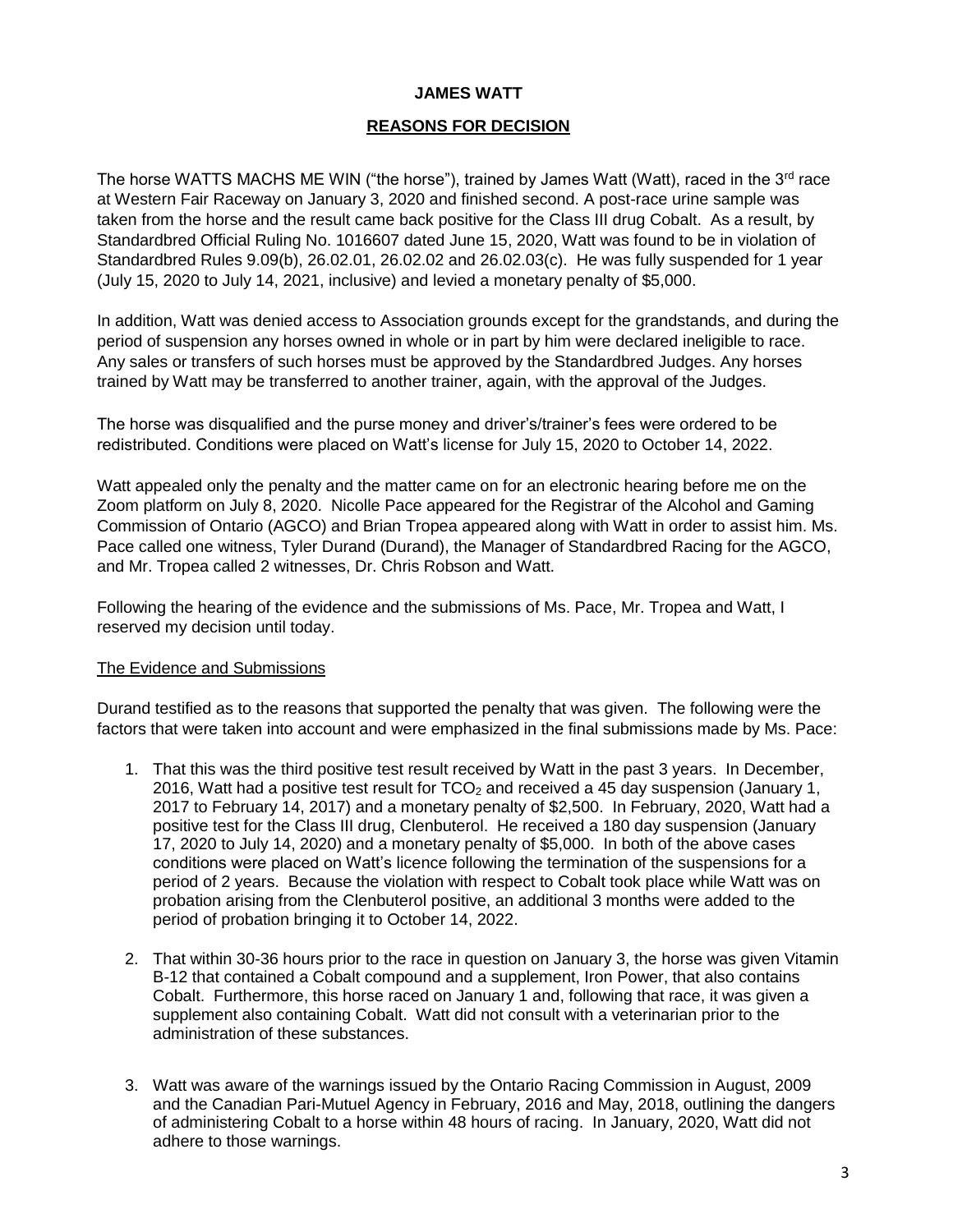4. That in following the Penalty Guidelines issued by the AGCO in Policy Directive 1 – 2018, the Cobalt positive was treated as a second Class III offence and not a third offence. This was because the  $TCO<sub>2</sub>$  positive occurred more than 3 years prior. The suggested penalty for a second Class III offence is a suspension of between 6 months and 1 year and a monetary penalty of \$5,000. The penalty administered in this case was at the high end of the range, taking into account the more serious TCO<sub>2</sub> positive albeit occurring more than 3 years prior.

Dr. Robson gave evidence on behalf of Watt and testified as to his good character. Watt was a client of his for approximately 40 years. Watt was an exemplary trainer who did not "push the envelope" when it came to giving medications to his horses. His horses were always fit to race and well cared for. Dr. Robson did not believe that the amount of Cobalt given to this horse would produce a positive test result, but he did not know the details of what had been given to the horse prior to its race on January 3. Prior to the 3 positive test results received by Watt in the past 3 years, he had no positive test results for over 40 years.

Watt gave evidence on his own behalf. He did not dispute the evidence given by Durand. However, he testified that with respect to Cobalt and its compounds, he had followed the same regime as he had done in the past with no adverse results. While he was not totally aware of the contents of each supplement, he relied on the fact that, as he had followed this regime without problems for many years, he did not feel that it was necessary to consult his veterinarian.

Watt explained the circumstances that he felt lead to the two prior positive test results in order to establish that there were extenuating circumstances that indicated that he did not seek to actively administer prohibited substances and affect the outcome of any race. Nonetheless, he recognized the 'trainer responsibility' rule and felt bound by it.

In her submissions, Ms. Pace emphasized the factors outlined by Durand as reasons why the penalty that was administered was the correct one in the circumstances. She argued that there were no mitigating circumstances that justified a reduction of the penalty. She also argued that deterrence of Watt and others in the industry from engaging in careless or even reckless conduct was an important consideration and went to the overall integrity of the industry.

Mr. Tropea, in his submissions, emphasized that Watt accepted responsibility for the 3 positive test results under the 'trainer responsibility' rule although Watt did not actively seek to affect the outcome of any of the races. He relied on the long period of time (40 years) when Watt had no positive test results as an indication of his adherence to the Rules of Racing and his good character. While he accepted the importance of deterrence, the integrity of racing, and the maintenance of a level playing field between the competitors in a race, Mr. Tropea also emphasized Watt's co-operation during the investigation of this matter, his clean longstanding record and his overall honesty.

#### **Conclusion**

Watt had an unblemished record for approximately 40 years and then something went wrong. He had 3 positive test results within a 3 year period.

It is not possible to pinpoint the reasons for this change: it may have been due to some lack of supervision of employees; it may have been due to associating with certain owners; it may have been due to paying insufficient attention to the warnings that were issued regarding the administration of Cobalt to horses; it may have been due to a degree of carelessness or recklessness in not paying enough attention to the ingredients of the supplements that were being used. However, no matter the reason or combination of reasons, Watt as trainer of record is responsible for the care and protection of his horses; a responsibility that he readily accepts.